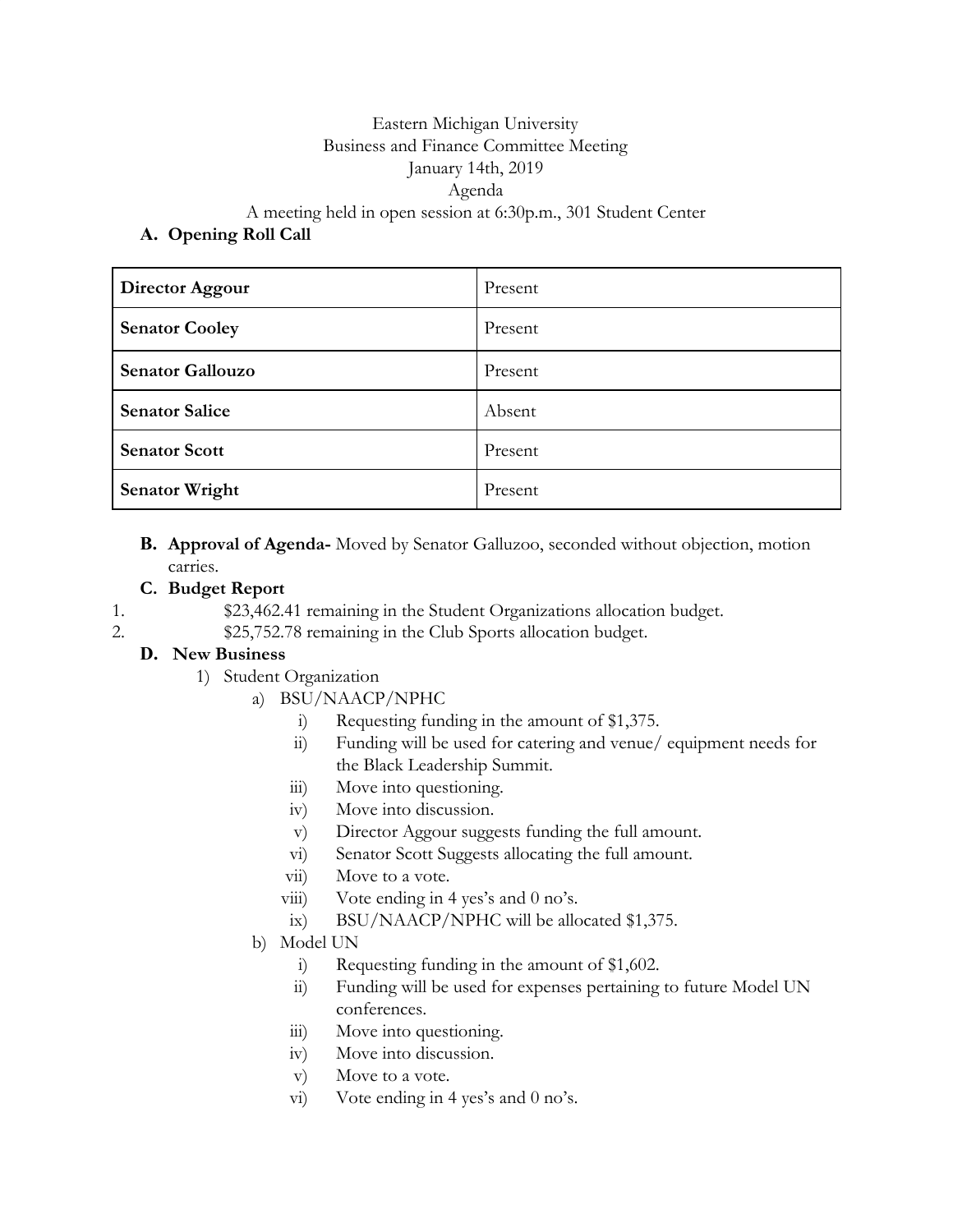- vii) Model UN will be allocated \$1,602.
- c) Zeta Sigma Chi
	- i) Requesting funding in the amount of \$1,125.36
	- ii) Funding will be used for their national conference in New Orleans, LA.
	- iii) Move into questioning.
	- iv) Senator Scott asks about registration date deadline, it is February 10th.
	- v) Senator Galluzzo asks how many members are planning to attend, 8 in total.
	- vi) Move into discussion.
	- vii) Senator Wright motions to amend the amount to \$929.29.
	- viii) Move to a vote.
	- ix) Vote ending in 4 yes's and 0 nos.
	- x) Zeta Sigma Chi will be allocated \$929.29
- d) Kings of Color
	- i) Requesting funding in the amount of \$565.32 for the Pamper Her event and \$80 for Moments of Color Event. A total of 645.32
	- ii) Funding will be used for catering and giveaways.
	- iii) Move into questioning.
	- iv) Director Aggour asks about outside fundraising, Kings of Color has done raffles and giveaway baskets to fundraise.
	- v) Move into discussion.
	- vi) Move to a vote.
	- vii) Vote ending in 1 yes and 3 no's.
	- viii) Kings of color will not be allocated any money for the Moments of Color event.
	- ix) Move into questioning on the second event.
	- x) Move into discussion on the second event.
	- xi) Senator motions to amend the amount to \$339.19, motion carries.
	- xii) Move to a vote.
	- $xiii)$  Vote ending in 4 yes's and 0 no's.
	- xiv) Kings of Color will be allocated \$339.19 for the Pamper Her event.
- e) AMPlifying The Arts
	- i) Requesting funding in the amount of \$850.
	- ii) Funding will be used for a guest speaker at their membership event.
	- iii) Move into questioning.
	- iv) Senator Galluzzo inquires about the date of the event, it will be on March 17th.
	- v) Move into discussion.
	- vi) Director Aggour notes that per the bylaws, we cannot allocate for travel expenses, this would bring the request down to \$350.
	- vii) Move to a vote.
	- viii) Vote ending in 1 yes and 3 no's.
	- ix) AMPlifying The Arts will be allocated \$0.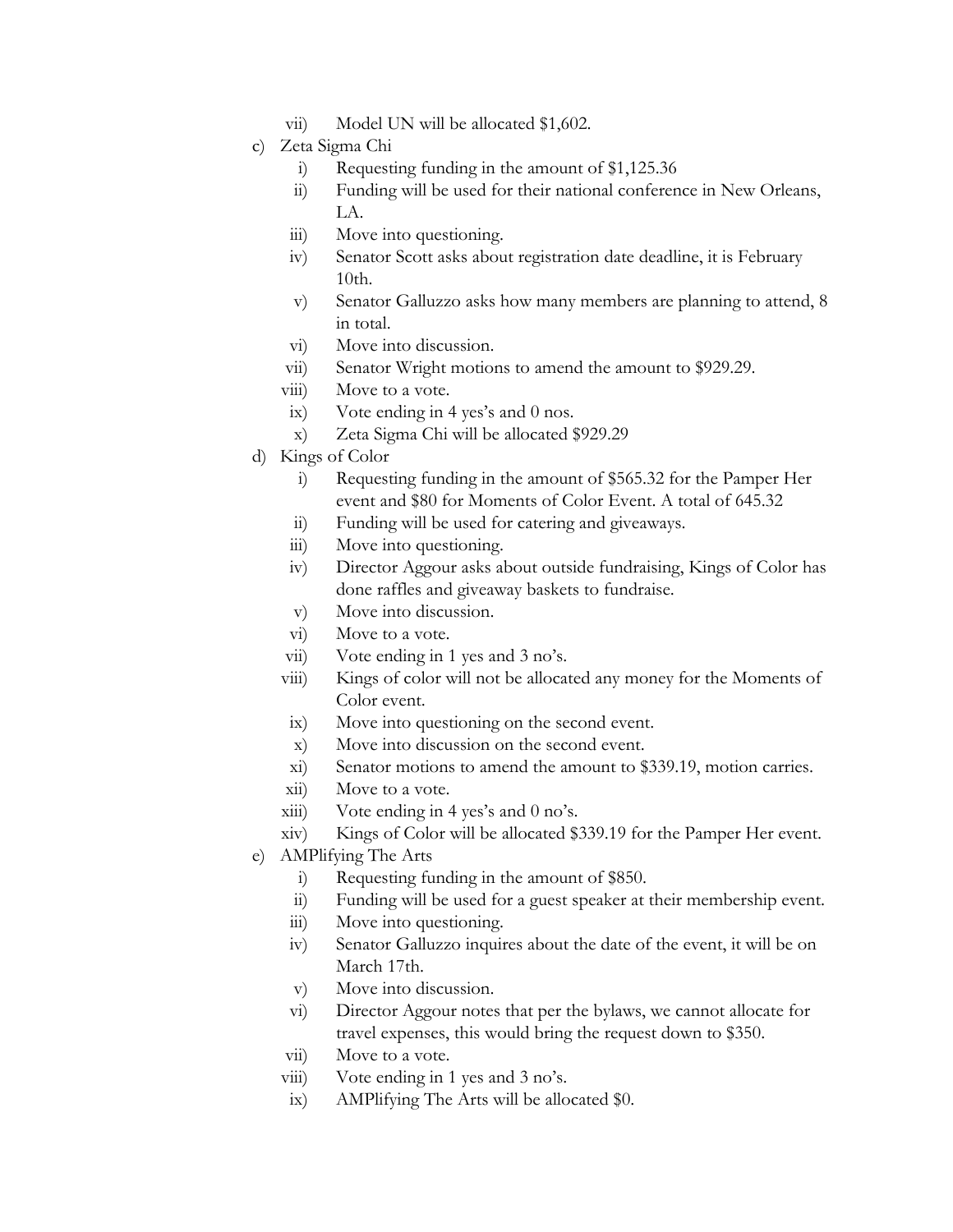- f) National Association of Black Accountants
	- i) Requesting funding in the amount of \$1,400.
	- ii) Funding will be used for catering and other expenses for a fine dining etiquette event.
	- iii) Move into questioning.
	- iv) Move into discussion.
	- v) The organization only needs \$1,000.
	- vi) The amount has been amended to \$1,000.
	- vii) Senator Scott suggests funding the event in full.
	- viii) Move to a vote.
	- ix) Vote ending in 4 yes's and 0 no's.
	- x) The National Association of Black Accountants will be allocated \$1,000.
- g) Ballroom Dance Club & Swing Society
	- i) Not present.
- 2) Club Sports
	- a) Club Baseball
		- i) Requesting funding in the amount of \$1,500.
		- ii) Funding will be used for athletic supplies, mandatory apparel and umpire fees.
		- iii) Move into questioning.
		- iv) Move into discussion.
		- v) Move to a vote.
		- vi) Vote ending in 4 yes's and 0 no's.
		- vii) Club Baseball will be allocated \$1,500.
	- b) Club Hockey
		- i) Requesting funding in the amount of \$1,697.69.
		- ii) Funding will be used for ice fees.
		- iii) Move into questioning.
		- iv) Move into discussion.
		- v) Move to a vote.
		- vi) Vote ending in 4 yes's and 0 no's.
		- vii) Club Hockey will be allocated \$1,697.69.
	- c) Women's Softball
		- i) Requesting funding in the amount of \$1,085.
		- ii) Funding will be used for registration fees and league dues
		- iii) Move into questioning.
		- iv) Move into discussion.
		- v) Move to a vote.
		- vi) Vote ending in 4 yes's and 0 no's.
		- vii) Women's Softball will be allocated \$1,085.
	- d) Men's Frisbee
		- i) Requesting funding in the amount of \$1,028.95
		- ii) Funding will be used for travel expenses and registration fees.
		- iii) Move into questioning.